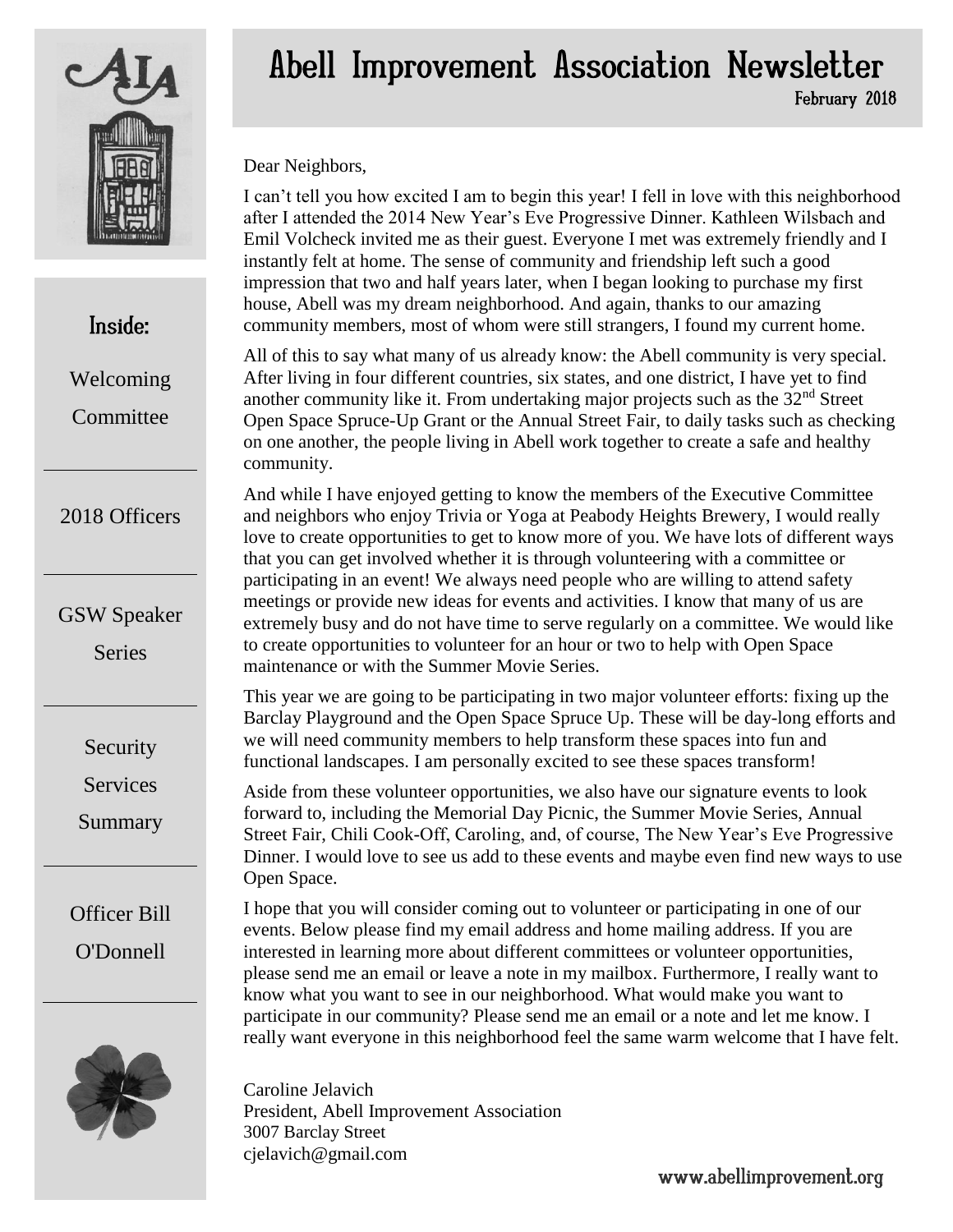

#### **Thank You Officer Bill O'Donnell Retirement Party**

Officer Bill O'Donnell is retiring after serving 45 years with the Baltimore Police Department. Those of us who know him well and appreciate him beyond what words can convey, especially in Northern District neighborhoods, are throwing him a big THANK YOU party with free food and refreshments and a cash local brew bar. All are welcome to attend.

- **When:** Wednesday, March 21 6 p.m. – 8 p.m.
- **Where:** Peabody Heights Brewery 401 E.  $30<sup>th</sup>$  Street

Join and/or like the [THANK YOU](https://www.facebook.com/Thank-You-Officer-Bill-ODonnell-827779850727200/)  [OFFICER BILL O'DONNELL](https://www.facebook.com/Thank-You-Officer-Bill-ODonnell-827779850727200/) Facebook page where you can post photos and messages about how Officer Bill O'Donnell has helped the Northern District.

#### **Barclay School Store Volunteering**

The Barclay school plans to have a store during lunch starting in March. If you can volunteer at the store, contact Alexis Arellano at [ARArellano@bcps.k12.md.us.](mailto:ARArellano@bcps.k12.md.us) Look for more details in our digital version of the newsletter.

#### **Security Services Update**

The Safety Committee of AIA, Co-chaired by Jo Ann Robinson (jooiman64@gmail.com) and Sahar Damghani (sahardamghani@yahoo.com), recently met with Johns Hopkins University's Executive Director of Campus Safety and Security, Christina Presberry, and Patricia Graham, the Director of Operations for Allied Universal, the security company contracted by JHU to provide car and police patrols in Abell and other neighborhoods adjacent to JHU. Directors Presberry and Graham provided updated information on their patrols. The committee also obtained updates from Tony Brown, Director, Safety Services, Charles Village Community Benefits District (CVCBD), regarding their current contract with Wolf Security. The information is summarized in a document accessible from AIA's website. You can also view the summary at this link: <http://bit.ly/2DqEwYN>

#### **AIA Welcoming Committee**

A group of Abell residents has revived a tradition from past years and formed a Welcoming Committee. Members of the committee are creating a welcome packet for new residents, stocked with Abell facts, a map with Abell points of interest, a recycling guide and coupons for Abell businesses. The committee needs your help to identify newcomers. **If you notice that someone has moved into the neighborhood**, please contact Laura Scott – [lscott822@gmail.com.](mailto:lscott822@gmail.com)

#### **New Neighbors in Abell**

*From Ed Hargadon:* Welcome to Ali and Atman Smith to the 3000 block of Guilford Avenue. Ali and Atman are brothers and lifelong residents of Baltimore. They run Holistic Life Foundation, a non-profit on Howard Street that teaches mindfulness training to Baltimore City students other children and adults in the City. Welcome Ali and Atman!

#### **Contractor Recommendation**

#### *From Tyler Lane:*

We had our backyard landscaped by Infinity Landscapes of White Marsh. They were great to work with, reasonably priced, know the permitting requirements around Baltimore and how to work in the city. Rob is the owner and can be reached at 443.554.8216. If you want to see their work, we are at 3051 Abell.

#### **AIA Website - a Source for Abell News & Events**

If you aren't already receiving our digital newsletter and monthly **Notes from AIA**, you can sign up to be on the shoutout mailing list at

https://www.abellimprovement .org/. We update our website with Abell news throughout the month. Also, look for the **News & Events** page, and check the **EC Blog** -

https://www.abellimprovement. org/ec-blog. The News & Events **calendar** has the dates and links to info for neighborhood events. Don't miss out!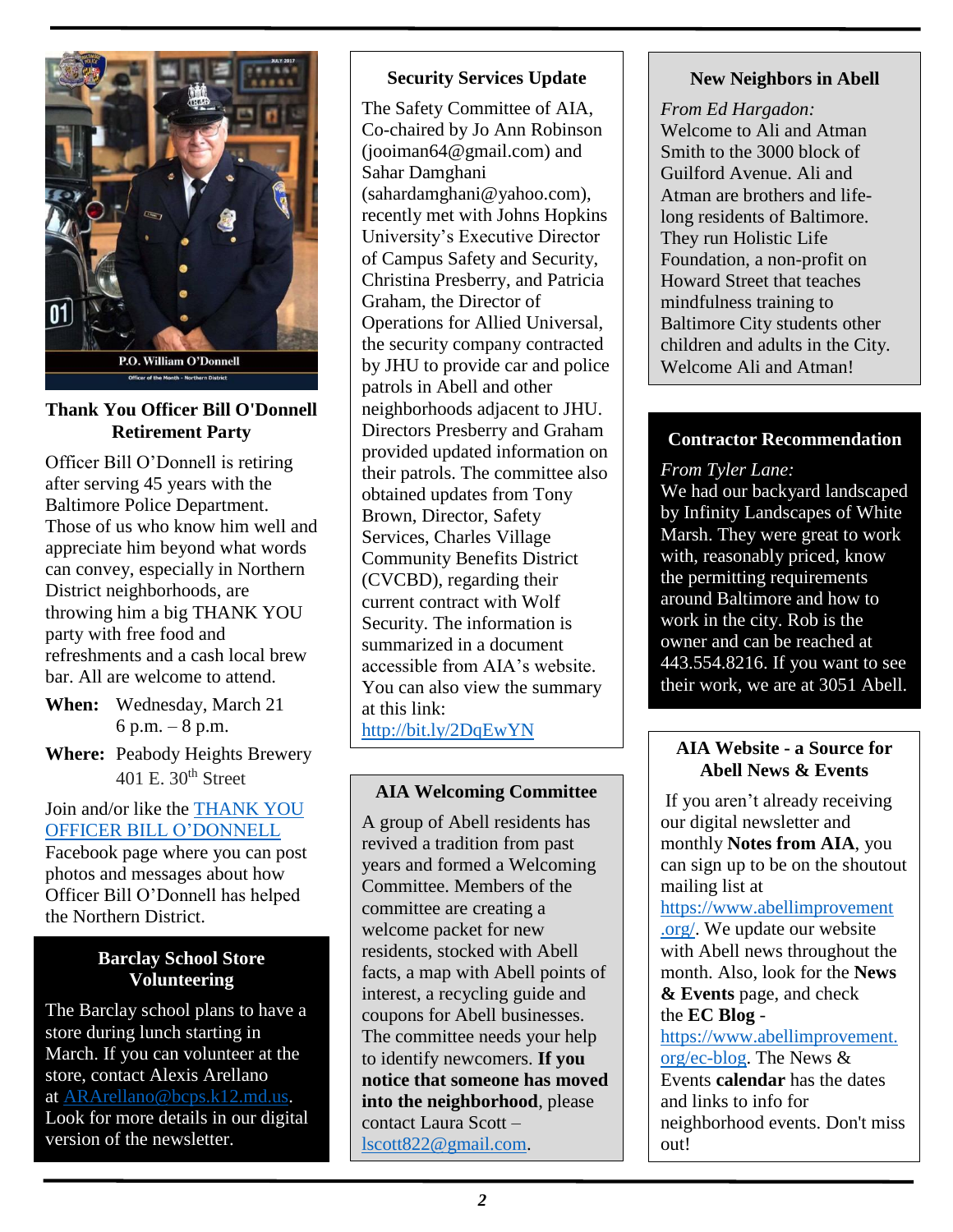#### **Real Talk: Public Education in Baltimore City**

The 2018-2019 Gertrude S. Williams Speakers Series at the 29<sup>th</sup> Street Community Center

*It is easier to build strong children than to repair broken men. A little learning, indeed, may be a dangerous thing, but the want of learning is a calamity to any people.*  Frederick Douglass

Monday March 19

**The Legacy of Frederick Douglass for the 21st Century Student**

Featuring: A. Anokwala Anansesemfo, National Park Ranger, Hampton National Historic Site

Anton House, Doctoral Candidate, Howard University Department of History 7:00 - 8:30 p.m. • 300 E. 29th Street.

RSVP:<https://www.strongcitybaltimore.org/event/> or 443-213-0394

**Additional Topics** (look for further details in the next Newsletter) Monday, June 18: So Many Kinds of Schools (traditional, charter, community) – What's the Difference?

Monday, September 18, 2018: Electives and Extra-Curricular Programs – Frills or Essentials?

January 2019: The Great Funding Debate: "Good Money After Bad" or Striving for Justice?

#### **CVCBD Executive Director Search**

After 12 years as Executive Director of the Charles Village Community Benefits District, David Hill has announced his retirement. The search for his replacement is underway. Please share the following with potential candidates:

The CVCBD Executive Director focuses on delivering enhanced safety, sanitation and community-strengthening outcomes in a 100 square block area of North Baltimore encompassing a population of 14,000 residents and more than 700 businesses.

To view the complete job description and application process visit [charlesvillage.org](http://charlesvillage.org/)

#### Abell Neighborhood Walks

|                                                                        | When: February 27, March 27 (last Tuesday of every month)    |
|------------------------------------------------------------------------|--------------------------------------------------------------|
|                                                                        | <i>Time:</i> 7:30 p.m.                                       |
|                                                                        | <i>Where:</i> Leave from the Abell Open Space                |
| Who:                                                                   | Neighbors, Benefits District Security and Baltimore Northern |
|                                                                        | <b>District Police</b>                                       |
| Why:                                                                   | For a pro-active, safe, informed community                   |
| Walk with Safety Director of the Benefits District and an Officer from |                                                              |

Northern District Police. Gather afterwards for refreshments and conversation.

*Meet neighbors and find out what's going on in the community. Get updates on recent crimes. Voice your questions and concerns. Do your part for a Safe and Strong Community.*

#### **Opportunity to be a Part of the REFORM PROCESS at BPD**

The 1st Year Monitoring Plan for the U.S. Department of Justice Consent Decree entered into by Baltimore City and the Baltimore Police Department in 2017 requires the BPD to solicit community input on many different topics. If you are interested in the plan and its contents, specific topics and the discussion schedule are detailed in the document at this link: <http://bit.ly/2DI2FqM>

Check [www.bpdmonitor.com](http://www.bpdmonitor.com/) to read through the Plan and see additional outreach requirements.

#### **Thank You Newsletter Volunteers**

Thank you to all AIA Newsletter delivery persons for your timely work bringing Abell news to the community in the past year:

> Jim Anthony Jane Berg Judy Berlin Allison Campbell Danielle Corcoran Maureen Daly Jerry Druch Rosalie Eck Annette Fallon John Fink Judith Geller Michele Golden Peter Gottlieb Ed Hargadon Audrey Huang Janet Kahoe Michael Klima Val Kuciauskas Paul & Carlene Moscatt Arlene Ogurick Didon Pachner Susanne Riveles Jo Ann Robinson Andy Scott Bill Surine Julie Neale Taylor Michael Treadway Jonathan Wetmiller